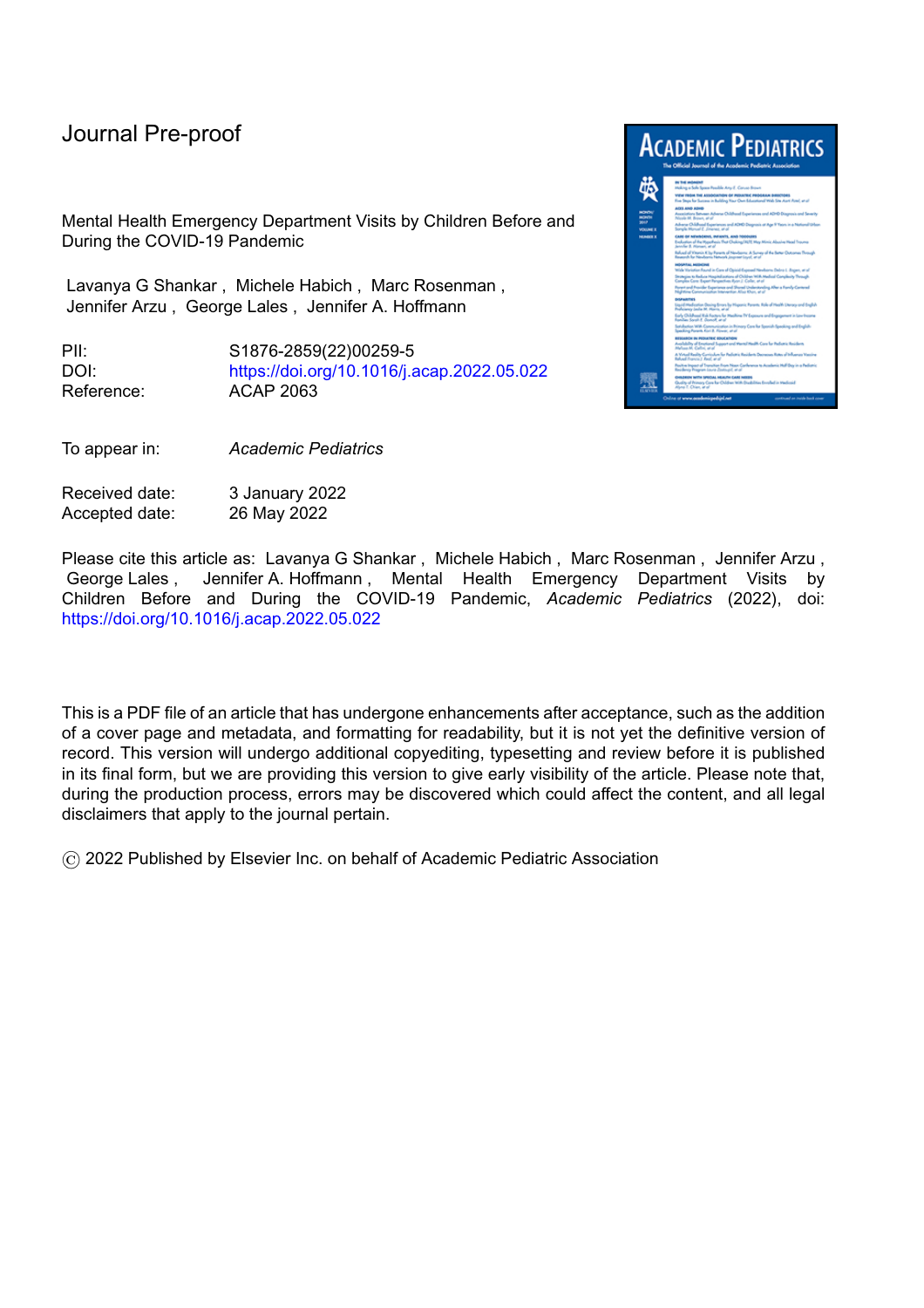l

#### **Mental Health Emergency Department Visits by Children Before and During the COVID-19 Pandemic**

Lavanya G. Shankar<sup>a</sup>, Michele Habich<sup>b</sup>, Marc Rosenman<sup>c</sup>, Jennifer Arzu<sup>d</sup>, George Lales<sup>e</sup> and Jennifer A. Hoffmann, MD<sup>f</sup>

- a) Division of Hospital Medicine Outreach, Ann & Robert H. Lurie Children's Hospital of Chicago, 225 E. Chicago Ave., Chicago, IL 60611. Department of Pediatrics, Northwestern Medicine Central DuPage Hospital, 25 N. Winfield Rd, Winfield, IL 60190
- b) Department of Professional Practice, Northwestern Medicine Central DuPage Hospital, 25 N. Winfield Rd, Winfield, IL 60190, michele.habich@nm.org,
- c) Ann & Robert H. Lurie Children's Hospital of Chicago, 225 E. Chicago Ave., Chicago, IL 60611. Northwestern University Feinberg School of Medicine, 420 E Superior St, Chicago, IL 60611, mrosenman@luriechildrens.org
- d) Department of Preventive Medicine, Northwestern University Feinberg School of Medicine, 420 E Superior St, Chicago, IL 6061, jennifer.arzu@northwestern.edu
- e) Ann & Robert H. Lurie Children's Hospital of Chicago, 225 E. Chicago Ave., Chicago, IL 60611, glales@luriechildrens.org
- f) Ann & Robert H. Lurie Children's Hospital of Chicago, 225 E Chicago Ave, Chicago, IL 60611. Northwestern University Feinberg School of Medicine, 420 E Superior St, Chicago, IL 60611, jhoffmann@luriechildrens.org

#### **\*Corresponding Author**

Lavanya Shankar, lshankar@luriechildrens.org, 312-227-7094, Ann and Robert Lurie Children's Hospital of Chicago, 225 E Chicago Ave, Chicago, IL 60611.

### **ABSTRACT**

**Objectives:** To describe pediatric mental health emergency department (ED) visit rates and visit characteristics before and during the COVID-19 pandemic.

**Methods:** We conducted a cross-sectional study of ED visits by children 5-17 years old with a

primary mental health diagnosis from March 2018 to February 2021 at a 10-hospital health

system and a children's hospital in the Chicago area. We compared demographic and clinical

characteristics of children with mental health ED visits before and during the pandemic. We

conducted an interrupted time series analysis to determine changes in visit rates.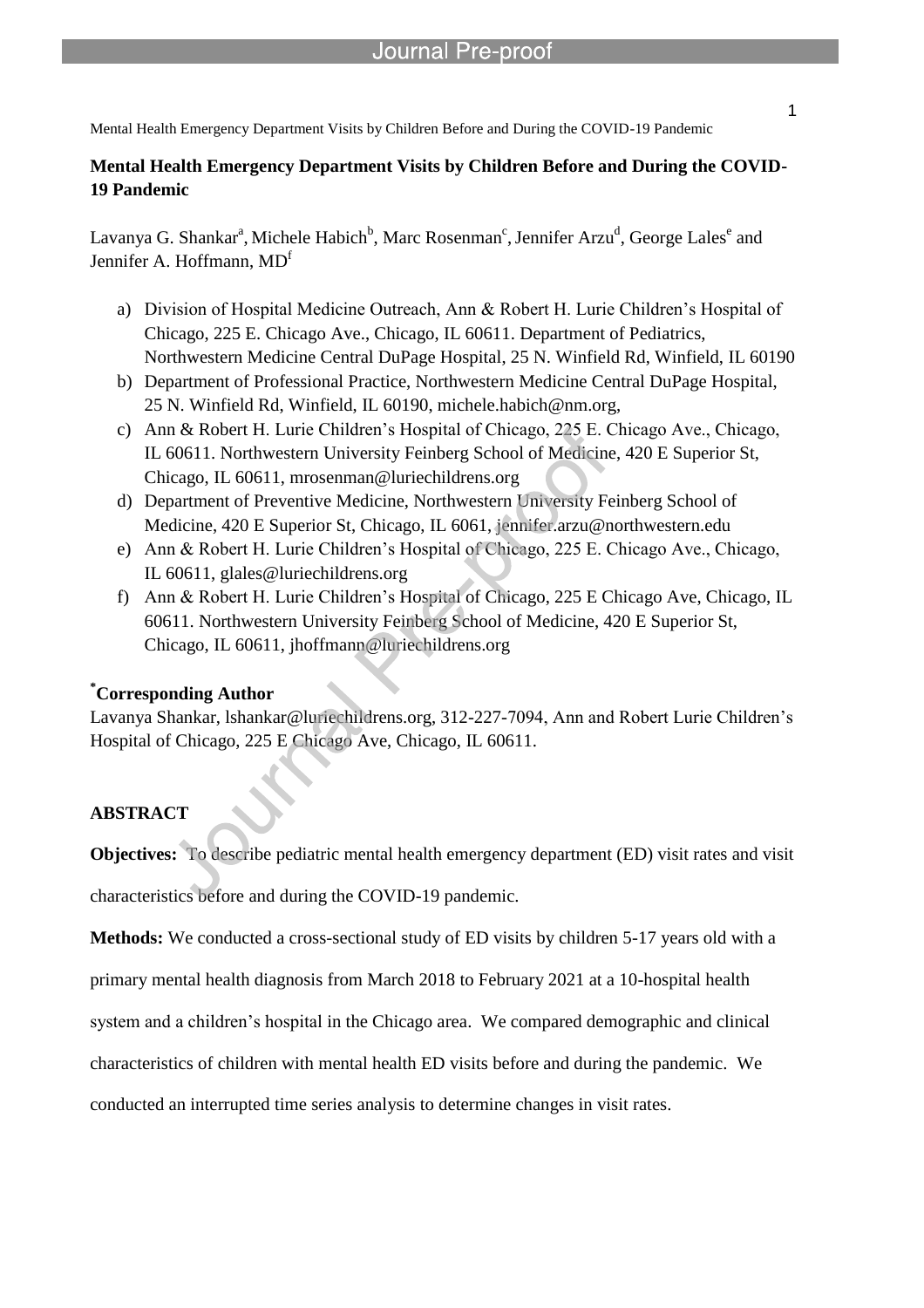l

Mental Health Emergency Department Visits by Children Before and During the COVID-19 Pandemic **Results:** We identified 8,127 pediatric mental health ED visits (58.5% female, 54.3% White, Not Hispanic/Latino and 42.4% age 13-15). During the pandemic, visits for suicide or selfinjury increased 6.69% (95% CI 4.73, 8.65), and visits for disruptive, impulse control, conduct disorders increased 1.94% (95% CI 0.85, 3.03). Mental health ED visits by children with existing mental health diagnoses increased 2.29% (95% CI 0.34, 4.25). Mental health ED visits that resulted in medical admission increased 4.32% (95% CI 3.11, 5.53). The proportion of mental health ED visits at community hospitals increased by 5.49% (95% CI 3.31, 7.67). Mental health ED visit rates increased at the onset of the pandemic (adjusted incidence rate ratio [aIRR] 1.27, 95% CI 1.06, 1.50), followed by a monthly increase thereafter (aIRR 1.04, 95% CI 1.02,

1.06).

**Conclusion:** Mental health ED visit rates by children increased during the COVID-19 pandemic. Changes in mental health ED visit characteristics during the pandemic may inform interventions to improve children's mental health.

#### **Keywords**

COVID-19, Emergency Service, Hospital, Child, Adolescent, Mental Health

#### **Abbreviations**:

ED - Emergency Department CAMHD-CS - Child and Adolescent Mental Health Disorders Classification Scheme CDC – Centers for Disease Control and Prevention CI – Confidence Interval COVID 19 – Coronavirus Disease 2019 ICD-10-CM - International Classification of Diseases, Tenth Revision, Clinical Modification IRR – Incidence Rate Ratio COI - Child Opportunity Index

**What's New**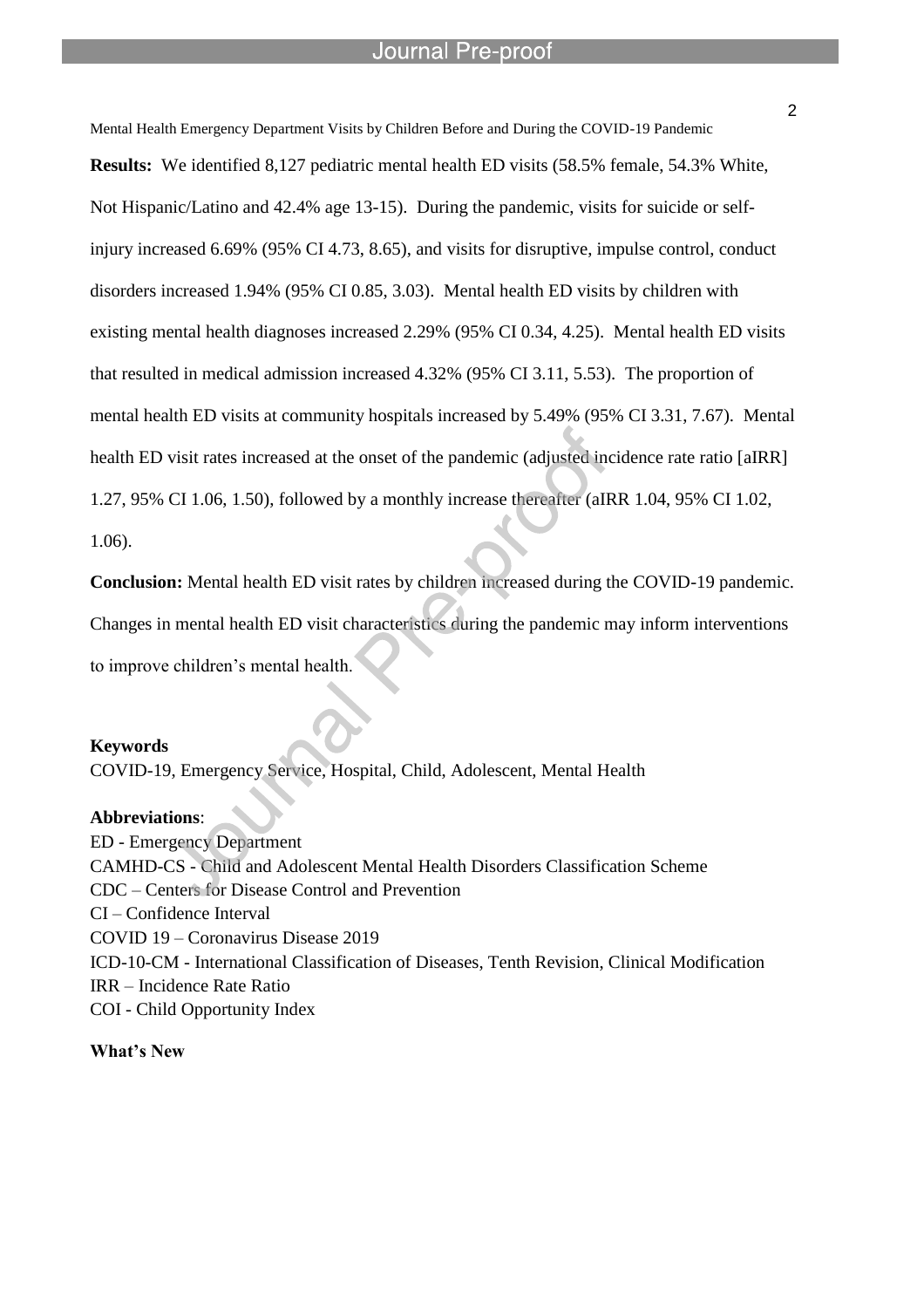Mental Health Emergency Department Visits by Children Before and During the COVID-19 Pandemic At a Chicago area health system and an academic children's hospital, we found increased ED visit rates for mental health conditions by children during the COVID-19 pandemic, including increased visits for suicide/self-injury and disruptive behaviors, and higher admission rates.

l

Journal Pricklos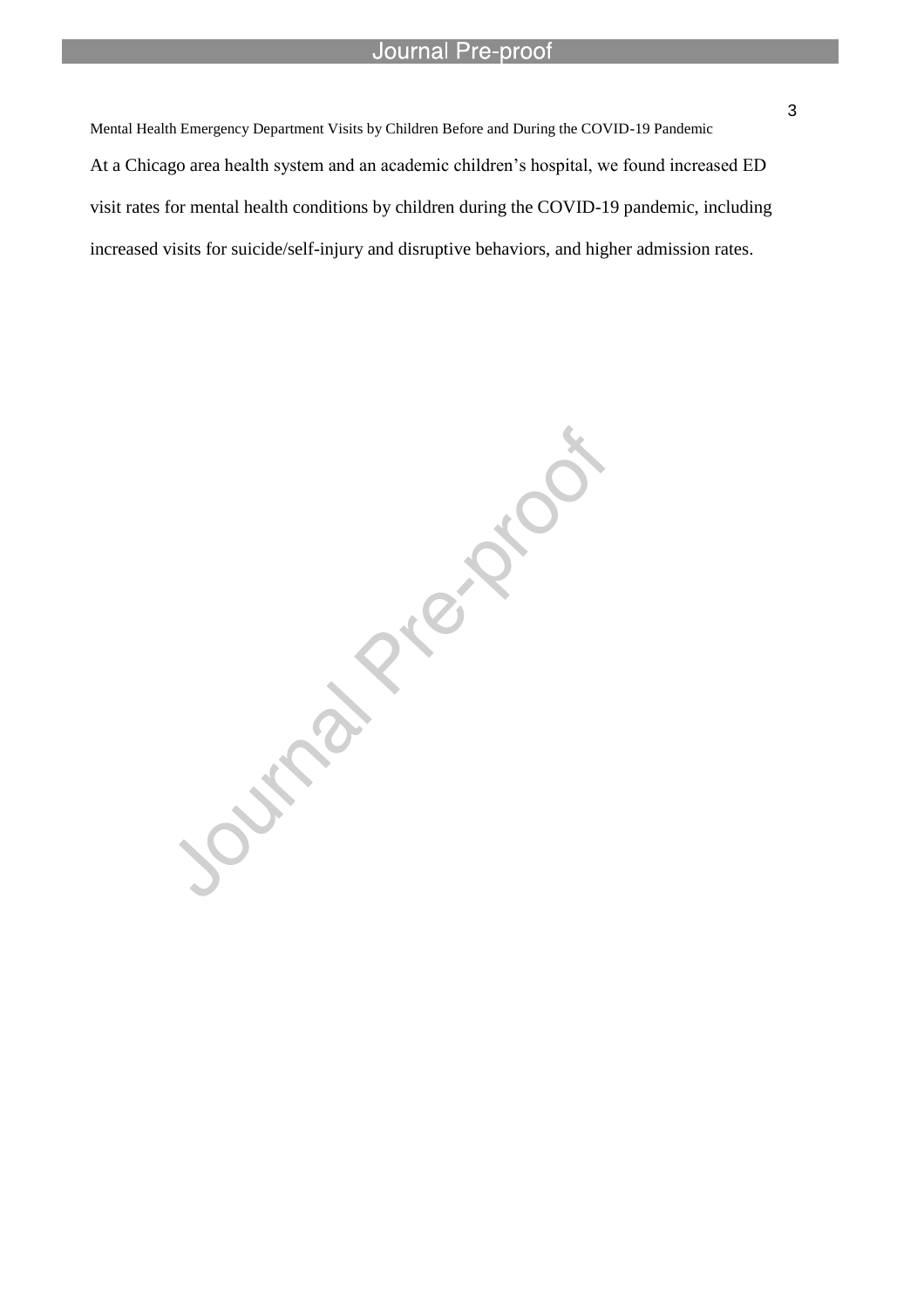l

#### **INTRODUCTION**

The Coronavirus Disease 2019 (COVID-19) pandemic led to a combination of physical, psychological, and economic stressors that adversely impacted the mental health of children and adolescents.<sup>1</sup> Due to multiple factors including social isolation, the transition to virtual schooling, and difficulty accessing usual sources of care, symptoms of depression and anxiety among children have increased.<sup>1-4</sup> When mental health symptoms reach the point of crisis, children may seek care in the emergency department (ED). Centers for Disease Control (CDC) National Syndromic Surveillance Program data indicate that pediatric mental health ED visit rates increased from early April to mid-October  $2020$ <sup>5</sup> During the pandemic, ED visits for suicide attempts among female adolescents increased, and one center reported higher admission rates after mental health ED visits.<sup>6,7</sup> However, the impact of the pandemic on pediatric mental health ED utilization has yet to be fully understood.

Importantly, national CDC surveillance data did not provide information about the race/ethnicity or socioeconomic status of children visiting the ED for mental health reasons.<sup>5</sup> As both the medical and economic consequences of COVID-19 have been disproportionately felt by communities of color, and by those with lower incomes, clarification of mental health-related outcomes within these subpopulations is requisite.<sup>8</sup> Recent publications on ED mental health visits mainly focus on children's hospitals, yet the majority of children in the U.S. present to community hospitals for emergency care.<sup>9,10</sup> Data from community hospital settings are needed.

Therefore, we aimed to describe changes in pediatric mental health ED visit rates before and during the COVID-19 pandemic in Chicago area EDs. Additionally, we sought to determine differences in demographic and clinical characteristics among children with mental health ED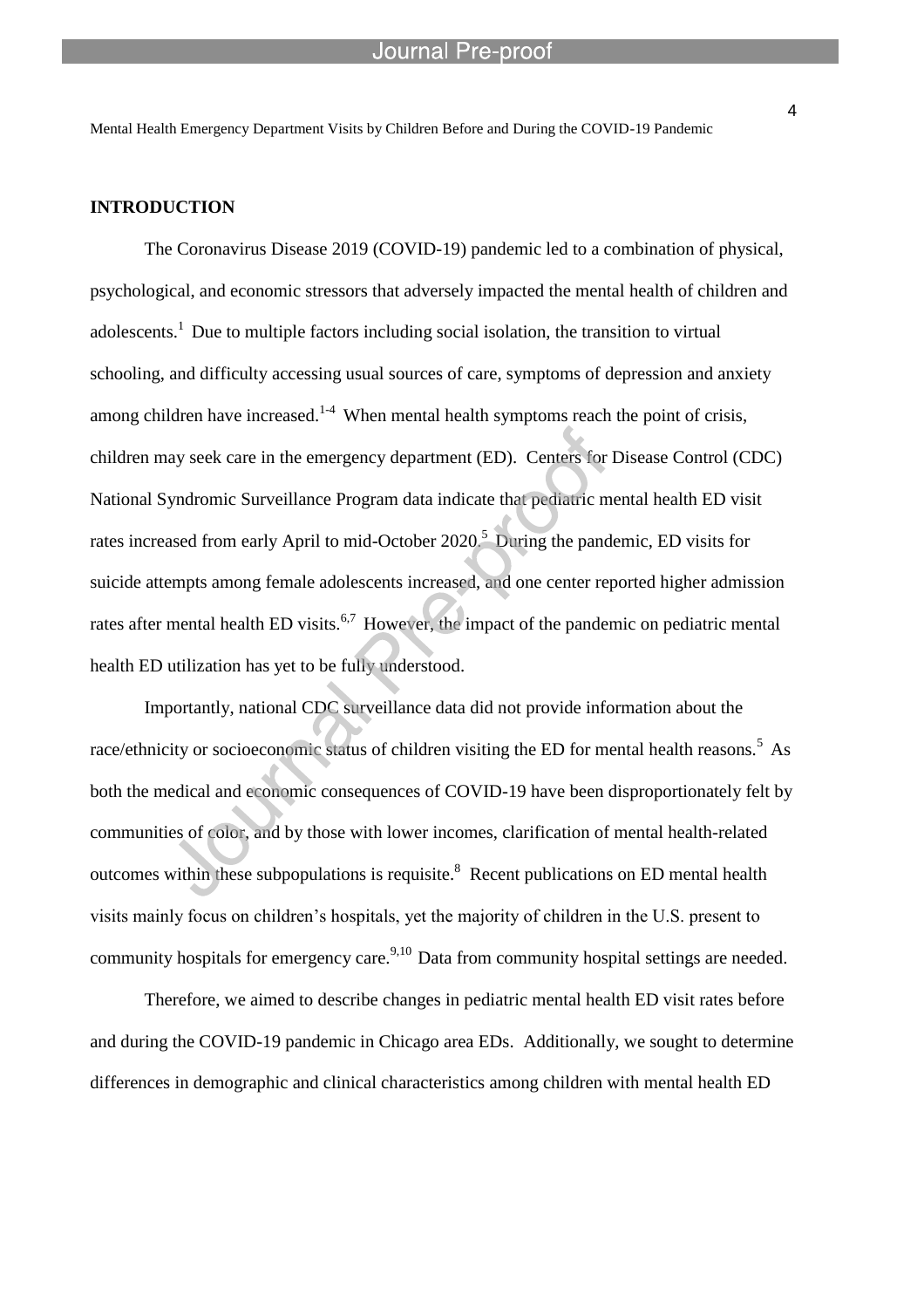Mental Health Emergency Department Visits by Children Before and During the COVID-19 Pandemic visits before and during the pandemic. We hypothesized that mental health visit rates increased, and that a higher proportion of pediatric mental health visits resulted in admission.

l

#### **METHODS**

#### **Study Design and Setting**

We conducted a cross-sectional study of mental health ED visits by children age 5-17 from March 2018 to March 2021 at a 10-hospital academic medical system (1 academic medical hospital and 9 community hospitals) and an independent children's hospital in the Chicago area. The academic medical system has one ED that cares for children in a separate location staffed by pediatric emergency medicine physicians for 12 hours per day, while the other EDs see children and adults in the same space and are staffed by general emergency medicine physicians. We included data starting from March 2018 to allow for rigorous establishment of a baseline trajectory and seasonal variation prior to the onset of the pandemic.<sup>11</sup> This study was deemed exempt by the IRB at Ann and Robert H. Lurie Children's Hospital of Chicago.

#### **Study Population**

We defined pediatric mental health ED visits as those with a primary *International Classification of Diseases, Tenth Revision, Clinical Modification* (ICD-10-CM) code in the previously validated Child and Adolescent Mental Health Disorders Classification Scheme  $(CAMHD-CS).<sup>12</sup>$  While the classification scheme consists of 30 mental health diagnosis groups, we included 15 CAMHD-CS diagnosis groups representative of mental health conditions that are common reasons for ED visits and hospitalizations among children (Table S1).<sup>13,14</sup> We chose to include the mental health diagnosis group titled "Miscellaneous"<sup>12</sup> as it contained relevant ICD-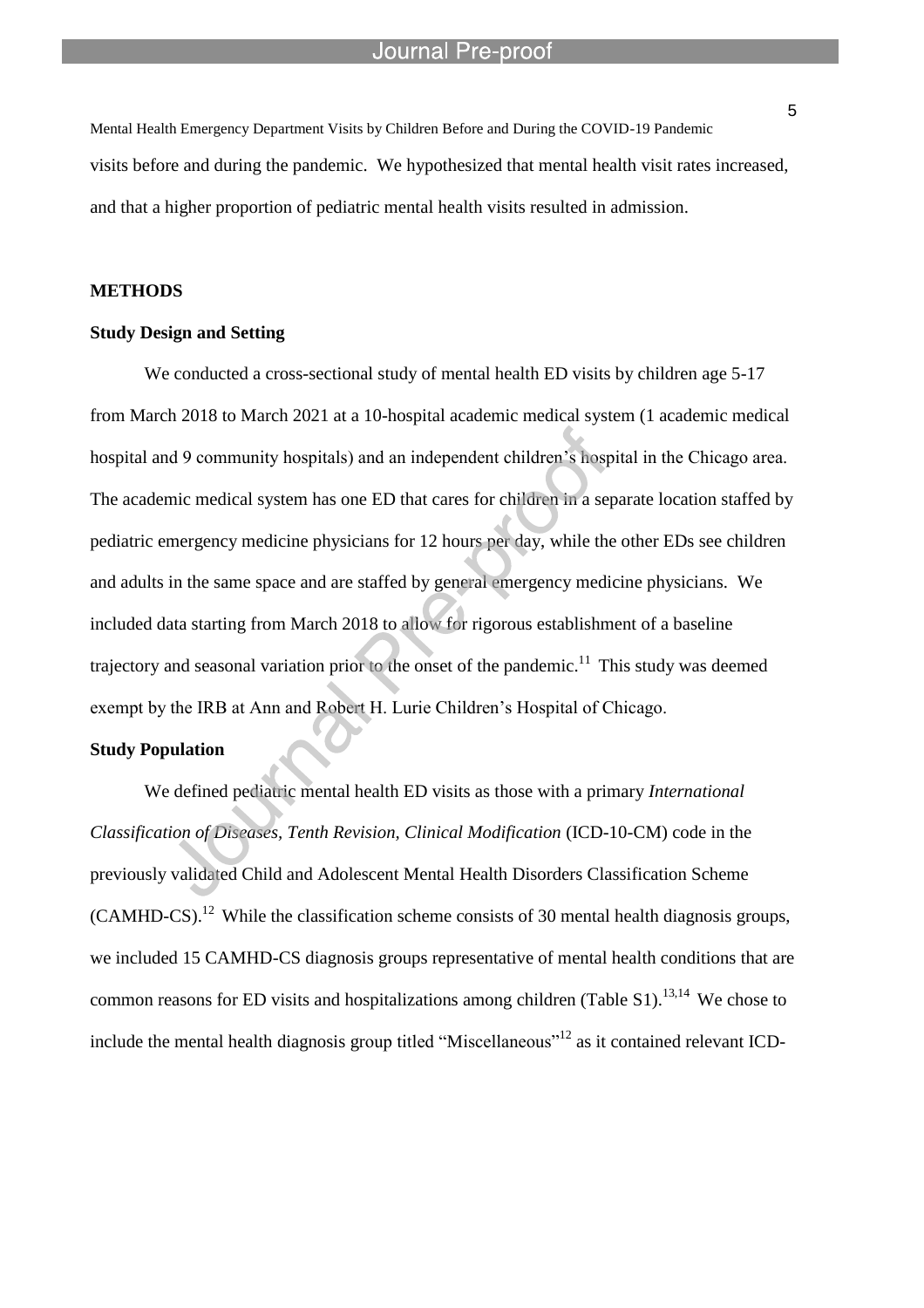Mental Health Emergency Department Visits by Children Before and During the COVID-19 Pandemic 10-CM codes such as "other emotional disturbances of childhood," "persistent mood disorder, unspecified," and "mental disorder not otherwise specified."

l

#### **Measures**

The primary outcome was the ED visit rate for mental health conditions. The primary independent variable was the visit time period (pre-pandemic versus post-pandemic) with March 1, 2020 used to define pandemic onset.<sup>15</sup>

We compared ED mental health visits before and during the pandemic with respect to age group (5-8, 9-12, 13-15, or 16-17 years old), sex, self-identified race/ethnicity (Asian, Not-Hispanic/Latino; Black, Not-Hispanic/Latino; White, Hispanic/Latino; White, Not-Hispanic/Latino; other race, Hispanic/Latino, other/unknown), preferred language (English, Spanish, other), socioeconomic status, mental health diagnosis group, prior mental health diagnosis, behavioral health consultation, and disposition. We defined socioeconomic status based on insurance classified as private (commercial, managed care, Tri-care); public (Medicaid, Medicaid Replacement, Medicare); and other/uninsured (self-pay, worker compensation) and metropolitan area-normed Child Opportunity Index (COI) 2.0 based on the patient's zip code (classified as very low, low, moderate, high, or very high).<sup>16</sup> The COI provides a composite measure of neighborhood-level resources and conditions affecting the health of children, including education, health and environment, and social and economic factors.<sup>16</sup> Mental health diagnosis group was determined by the CAMHD-CS classification scheme for ICD-10-CM diagnosis codes.<sup>12</sup> We reported findings individually for 11 CAMHD-CS diagnosis groups and combined 4 of the lower frequency groups as "other" mental health diagnoses. We identified mental health diagnoses in the electronic medical record within the previous 5 years. Disposition categories included home, inpatient psychiatric admission, medical admission (general medical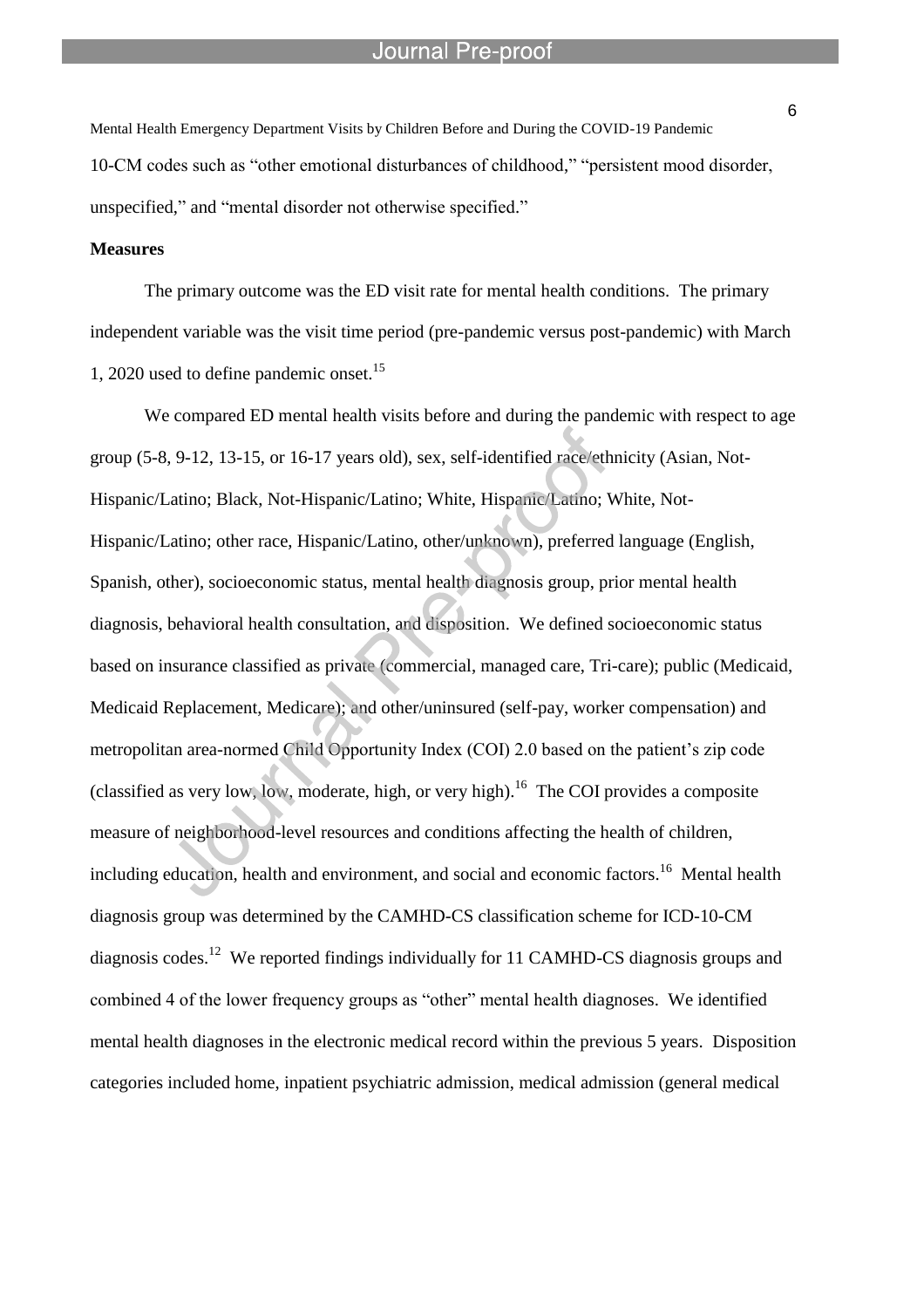Mental Health Emergency Department Visits by Children Before and During the COVID-19 Pandemic unit admission or critical care/intermediate care admission), and other (left without being seen, against medical advice, or deceased).

l

#### **Statistical Analysis**

Descriptive statistics summarized the frequencies and percentages of the patient demographic and clinical characteristics associated with the pediatric ED mental health visits. The association of visit characteristics with pandemic status was examined using chi-square tests of independence or Fisher's exact tests (for expected cell counts below 5). Additionally, chisquare tests for homogeneity of proportions were conducted to test for differences in the proportions of the characteristics before versus during the pandemic.

We used segmented regression analysis for interrupted time series data to evaluate the pandemic effect on pediatric mental health ED visits. Due to overdispersion in pediatric mental health ED visits, negative binomial distribution with a log link for count data was assumed. An offset term of the ED pediatric visit count during the study period was included to model the rate. Given seasonal variation in mental health ED visits, the negative binomial regression model was adjusted for seasonality using Fourier terms consisting of two sine/cosine pairs.<sup>11</sup> Presence of autocorrelation in the residuals was assessed using Durbin-Watson test before and after adjusting for seasonality. After adjusting for seasonality, the null hypothesis of no evidence of autocorrelation was not rejected (Durbin-Watson=2.0, p=0.1). Statistical significance was evaluated via a two-sided type I error rate of 0.05. All statistical analyses were conducted using R version 4.1.0 within RStudio version 1.4.1717.

#### **RESULTS**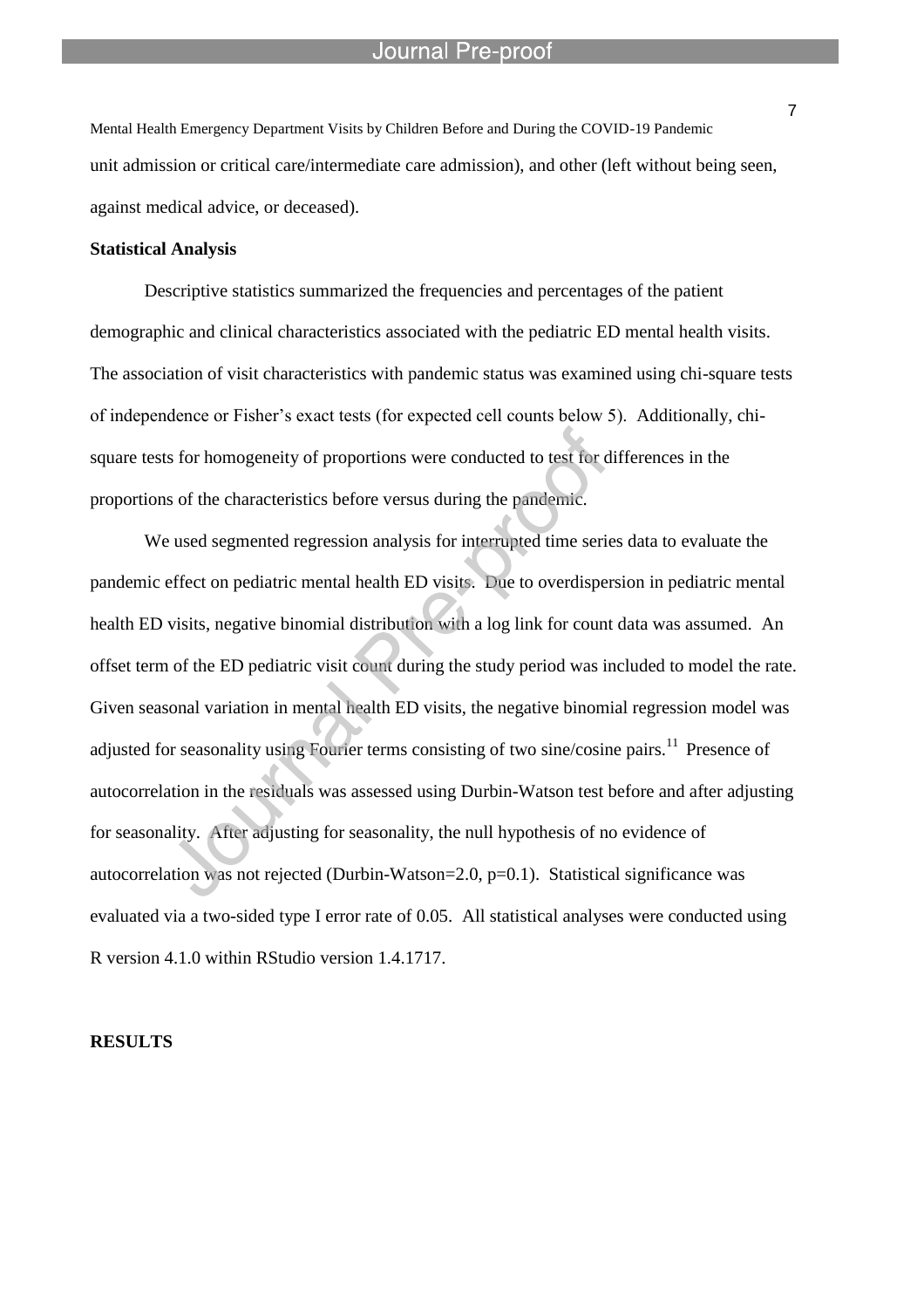Mental Health Emergency Department Visits by Children Before and During the COVID-19 Pandemic

l

During the study period, there were 8,127 mental health ED visits by children 5-17 years old. Children were 58.5% female, 54.3% White, Not-Hispanic/Latino, and 42.4% age 13-15 (Table 1). There were 5,278 visits (64.9%) in the 2 years prior to the COVID-19 pandemic (March 2018 – February 2020) and 2,849 visits (35.0%) during the year after pandemic onset (March 2020 – February 2021). No statistically significant differences in sex, age, preferred language, or insurance were detected between pre-pandemic and pandemic time periods.

Pediatric mental health ED visits for White, Hispanic/Latino children decreased by 2.57% (95% CI -3.94, -1.20) and visits by children of other/unknown race and ethnicity increased by 1.44% (95% CI 0.46, 2.43). ED visits by children from very low and very high COI areas decreased by 2.25% (95% CI -3.63, -0.88) and 3.65% (95% CI -5.71, -1.60) respectively, while those from moderate and high COI areas increased by 3.66% (95% CI 1.77, 5.54) and 3.33% (95% CI 1.30, 5.36) respectively.

 ED visits for suicide or self-injury increased from 20.4% of all mental health visits in the pre-pandemic period to 27.1% in the pandemic period (an increase by 6.69%; 95% CI 4.73, 8.65). Fewer visits occurred for depressive disorders (-3.76%; 95% CI -5.85, -1.66) and anxiety (-3.16%, 95% CI -4.75, -1.57), while visits for disruptive, impulse control, and conduct disorders increased by 1.94% (95% CI 0.85, 3.03).

 During the pandemic, significantly more visits had a prior mental health diagnosis in the past 5 years (an increase of 2.29%; 95% CI 0.34, 4.25). More visits had behavioral health consultation during the pandemic (an increase of 3.72%; 95% CI 1.49, 5.95). Additionally, visits with a disposition of discharge to home decreased by 5.81% (95% CI-8.10, -3.53). More visits resulted in medical admission (4.7% pre-pandemic vs 9.0% pandemic; 4.32% increase; 95% CI 3.11, 5.53) and general medical unit (non-critical care) admissions (pre-pandemic 3.4% vs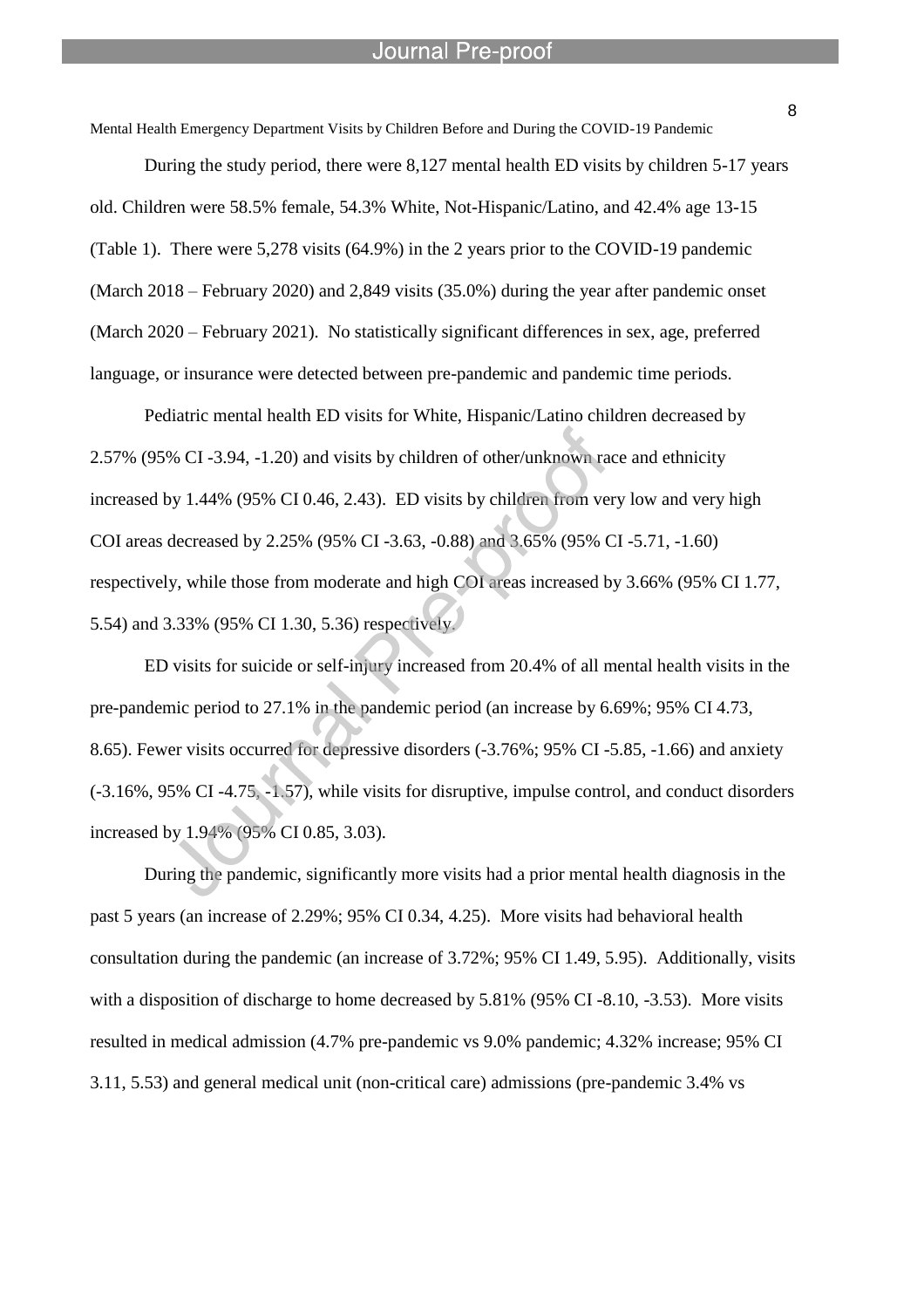Mental Health Emergency Department Visits by Children Before and During the COVID-19 Pandemic pandemic 7.4%, 4.05% increase; 95% CI 2.95, 5.15). Finally, ED visits at community hospitals increased, relative to those at the academic medical hospital or children's hospital (60.5% prepandemic vs 66.0% pandemic, 5.49% increase; 95% CI 3.31,7.67).

l

 The interrupted time series analysis (Figure 1) demonstrated a 27% increase (adjusted incidence rate ratio [aIRR] 1.27, 95% CI 1.06, 1.51) in the pediatric mental health ED visit rate at the onset of the pandemic in March 2020, after adjusting for seasonality. This was followed by a 4% monthly increase in the pediatric mental health ED visit rate through February 2021 (aIRR 1.04, 95% CI 1.02, 1.06).

#### **DISCUSSION**

 In Chicago area EDs, we found pediatric mental health ED visits increased 27% at the onset of the COVID-19 pandemic, followed by a 4% increase monthly through February 2021. We noted changes in mental health ED visits during the pandemic in terms of socioeconomic status, mental health diagnosis groups, prior mental health ED visits, behavioral health consultation, disposition, and the proportion of visits at community versus children's hospitals.

 Our study provides important information on the pandemic's impact on the distribution of mental health diagnoses for pediatric ED mental health visits. During the pandemic, we found fewer visits for depression and anxiety and more visits for suicide or self-injury. While a metaanalysis described higher depressive and anxiety symptoms among children during the pandemic, our findings suggest that emergency care is increasingly reserved for more severe cases of mood disorders involving risk of self-harm.<sup>3</sup> Our findings are consistent with national CDC surveillance data demonstrating rising ED visits by youth for suicide attempts since the onset of the pandemic, particularly among adolescent females.<sup>6</sup> We found a significant increase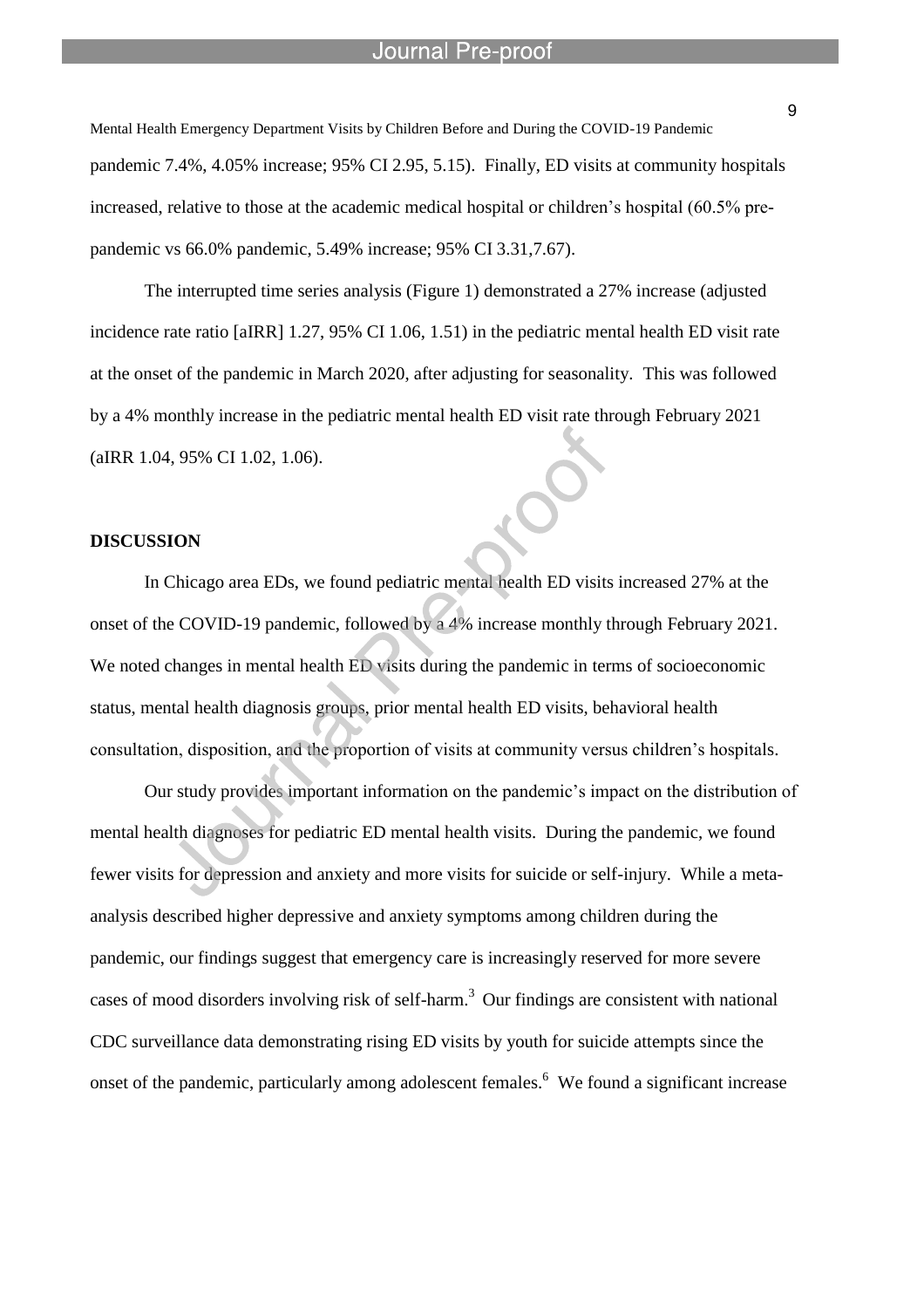l

Mental Health Emergency Department Visits by Children Before and During the COVID-19 Pandemic in disruptive, impulse control, conduct disorders, which may have worsened because of inability to access outpatient services or because of psychosocial stressors imposed by the pandemic.<sup>1</sup> We found more pediatric mental health ED visits resulted in admission during the pandemic. Another study reported increased admission rates following pediatric ED mental health visits during the pandemic,<sup>7</sup> but we additionally found more admissions to general medical units versus critical care/intermediate care.

Differences in pediatric mental health ED visits by neighborhood resources and conditions and race/ethnicity during the pandemic have important health equity implications. A single-center study found that mental health ED visits decreased during the pandemic among Black youth compared to White youth.<sup>17</sup> In contrast, we did not find differences in ED visit rates by Black race, but we did find a decrease in ED visits by White, Hispanic/Latino children and an increase in visits of children with other or unknown race and ethnicity, which is difficult to interpret due to the group's heterogeneity. We found increased mental health ED visits during the pandemic by children from moderate and high COI areas and decreased visits by children from very low and very high COI areas. Another study found increased mental health ED visit rates during the pandemic by children with commercial insurance.<sup>7</sup> which typically correlates with higher socioeconomic status. In contrast, we did not find differences in ED visit rates by insurance type. Despite disproportionate medical and economic impacts of the pandemic on low-income families and families of color,  $\delta$  pediatric mental health ED visits do not appear to follow the same pattern.

 Our study is unique in its examination of trends in pediatric mental health ED visits at community hospitals. We observed a relative increase in the proportion of children presenting to community hospitals compared to a children's hospital and academic medical ED during the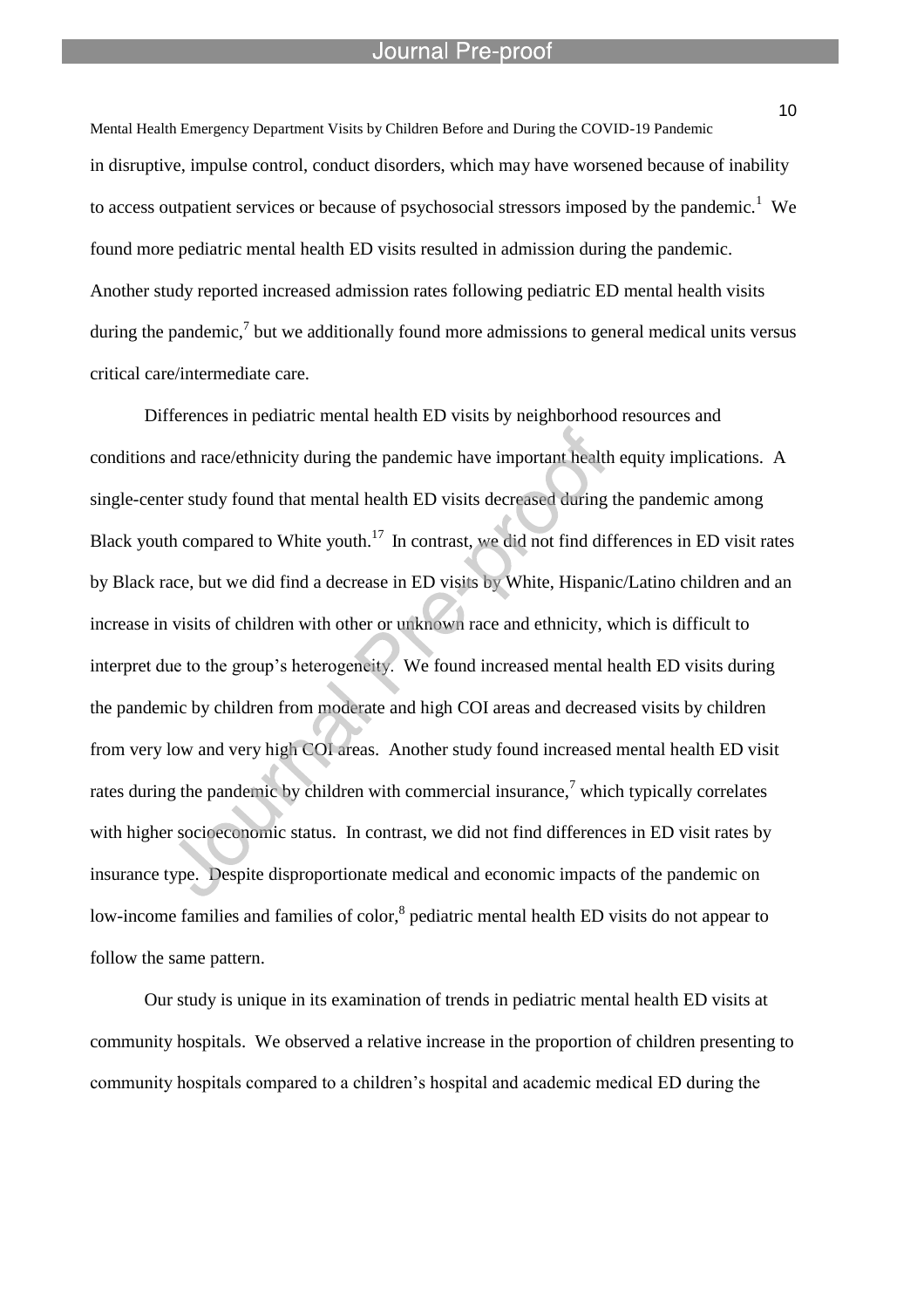l

Mental Health Emergency Department Visits by Children Before and During the COVID-19 Pandemic pandemic. Given that most pediatric emergency care occurs at non-children's hospitals<sup>18</sup> and the declaration of a national emergency in pediatric mental health by the American Academy of Pediatrics,<sup>19</sup> all EDs should be equipped with adequate resources, policies, and staff training to manage pediatric mental health needs.<sup>20</sup>

The pandemic has fueled acceleration of the pediatric mental health crisis, and opportunities to strengthen mental health infrastructure must be explored. Increasing the availability of acute mental health services for children, such as psychiatric urgent care centers and crisis behavioral health teams, may help to reduce pediatric mental health ED visits.<sup>21,22</sup> Recruitment and retention of mental health professionals should be supported through workforce development programs such as loan repayment programs.<sup>22</sup> Tele mental health services may also represent a promising avenue to improve access to care.<sup>23</sup> Mental health services must be embedded in schools, primary care clinics, and communities to promote prevention and early identification of mental health needs.<sup>24</sup> Upstream prevention should aim to reduce adverse childhood experiences and address social determinants of health.<sup>22</sup>

Our study was limited to EDs in one metropolitan area; thus, these results may not be generalizable across the country. Also, visits were identified via diagnosis codes, which may be subject to some misclassification. For smaller subgroups, such as ED visits for less common mental health diagnosis groups, the study sample size may have been too small to detect statistical differences, even if true differences existed before versus during the pandemic.

 In conclusion, pediatric mental health ED visit rates increased at the onset of the COVID-19 pandemic and continued to increase monthly thereafter. An understanding of changes in demographic and clinical characteristics of pediatric ED mental health visits during the pandemic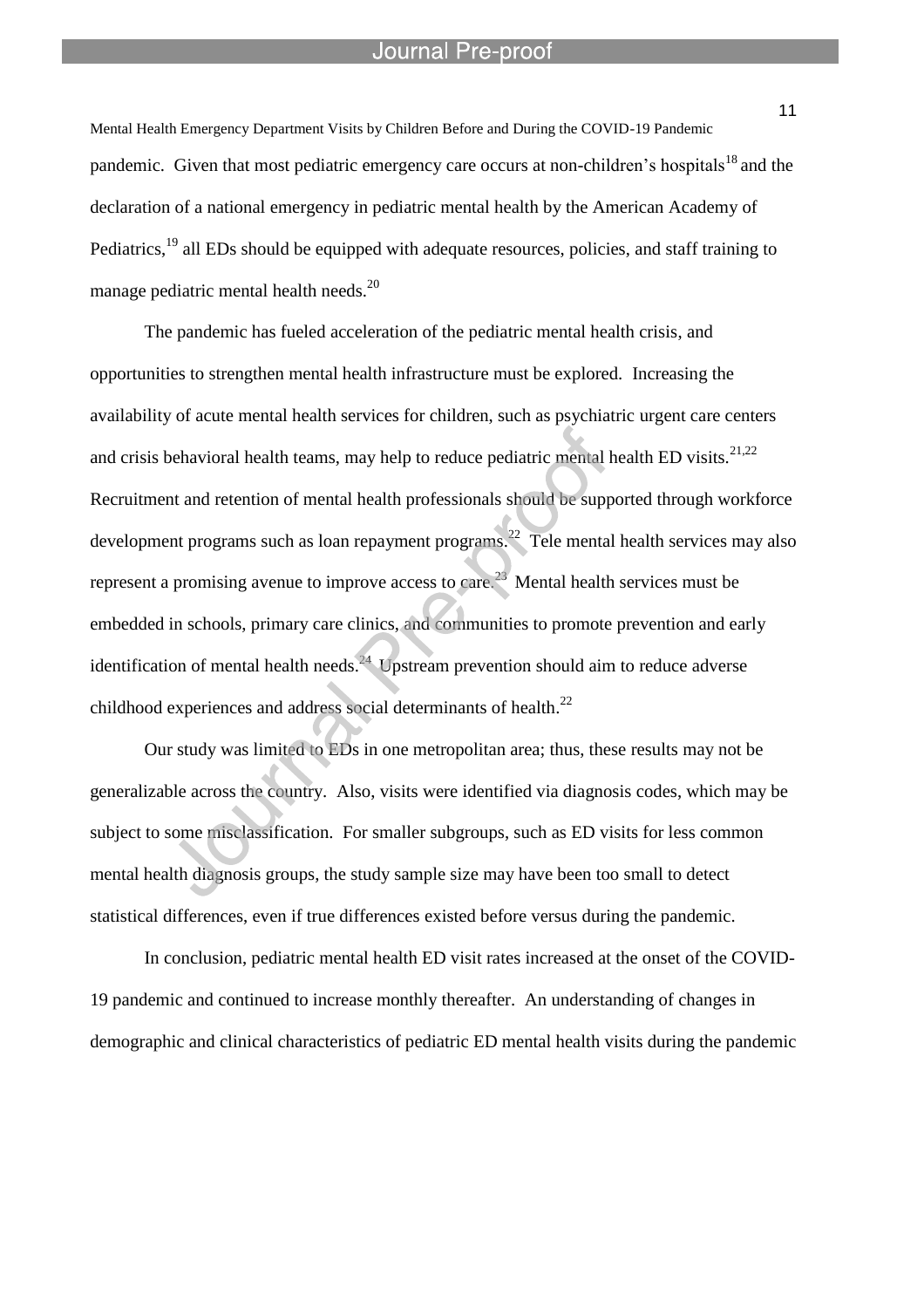may provide targeted opportunities to address the mental health needs of specific populations of

children.

#### **Declaration of Competing Interest**

The authors have no conflicts of interest relevant to this article to disclose.

l

#### **Funding/Support**:

Dr. Hoffmann receives support from the U.S. Agency for Healthcare Research and Quality (grant number 5K12HS026385-03). Funders/sponsors did not participate in the work.

#### **ACKNOWLEDGEMENT**

This work was supported by the U.S. Agency for Healthcare Research and Quality (grant number

5K12HS026385-03). Funders/sponsors did not participate in the work.

#### **References**

#### **<BIBL>**

- 1. Golberstein E, Wen H, Miller BF. Coronavirus disease 2019 (COVID-19) and mental health for children and adolescents. *JAMA Pediatr*. 2020;174(9):819-820.
- 2. Loades ME, Chatburn E, Higson-Sweeney N, et al. Rapid systematic review: The impact of social isolation and loneliness on the mental health of children and adolescents in the context of COVID-19. *J Am Acad Child Adolesc Psychiatry*. 2020;59(11):1218-1239.e3.
- 3. Racine N, McArthur BA, Cooke JE, Eirich R, Zhu J, Madigan S. Global prevalence of depressive and anxiety symptoms in children and adolescents during COVID-19: A metaanalysis: A meta-analysis. *JAMA Pediatr*. 2021;175(11):1142-1150.
- 4. Verlenden JV, Pampati S, Rasberry CN, et al. Association of children's mode of school instruction with child and parent experiences and well-being during the COVID-19 pandemic — COVID experiences survey, United States, October 8–November 13, 2020.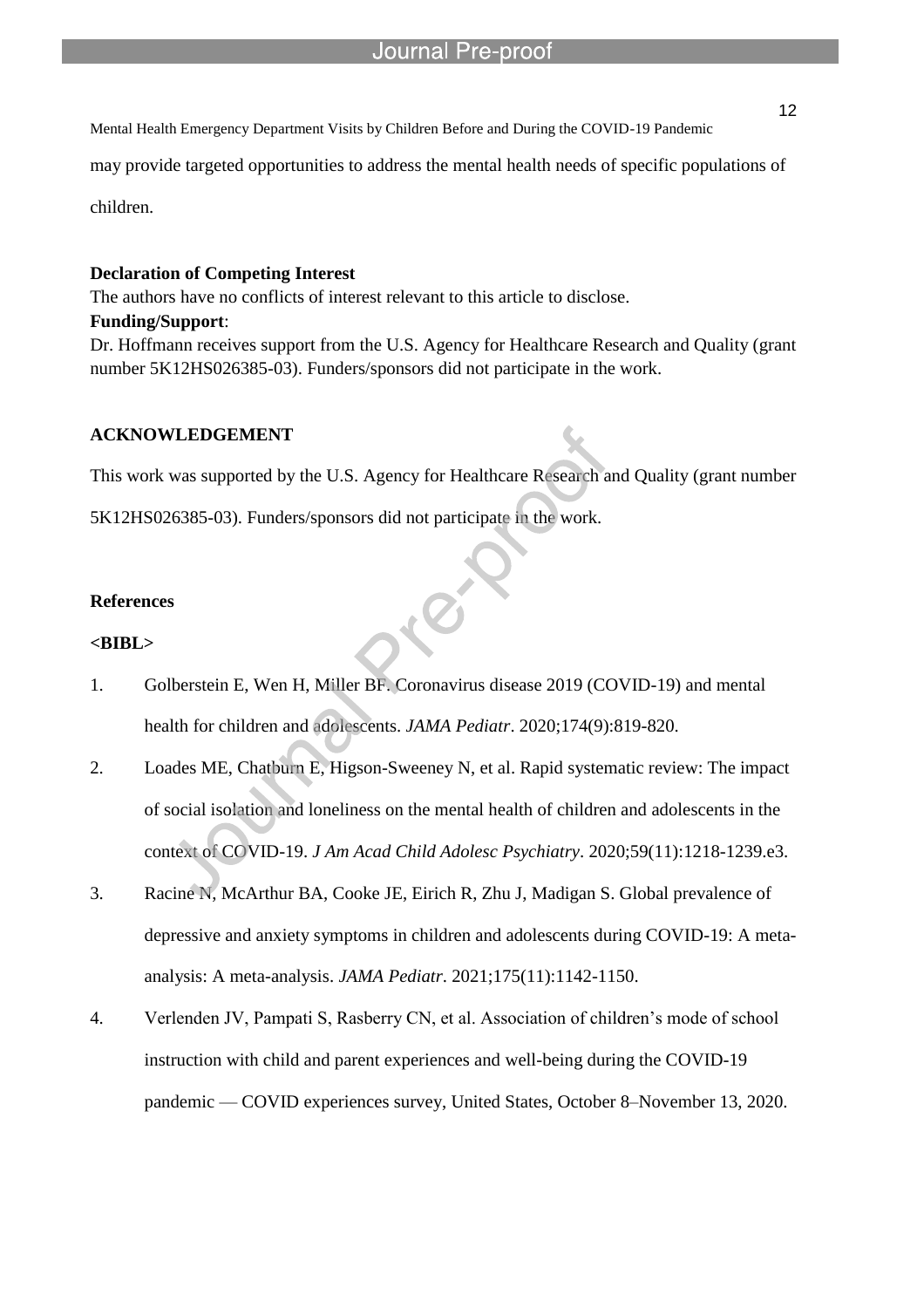Mental Health Emergency Department Visits by Children Before and During the COVID-19 Pandemic *MMWR Morb Mortal Wkly Rep.* 2021;70:369–376. DOI: http://dx.doi.org/10.15585/mmwr.mm7011a1external icon

l

- 5. Leeb RT, Bitsko RH, Radhakrishnan L, Martinez P, Njai R, Holland KM. Mental healthrelated emergency department visits among children aged <18 years during the COVID-19 pandemic - United States, January 1-October 17, 2020. *MMWR Morb Mortal Wkly Rep*. 2020;69(45):1675-1680.
- 6. Yard E, Radhakrishnan L, Ballesteros MF, et al. Emergency department visits for suspected suicide attempts among persons aged 12-25 years before and during the COVID-19 pandemic - United States, January 2019-May 2021. *MMWR Morb Mortal Wkly Rep*. 2021;70(24):888-894.
- 7. Krass P, Dalton E, Doupnik SK, Esposito J. US pediatric emergency department visits for mental health conditions during the COVID-19 pandemic. *JAMA Netw Open*. 2021;4(4):e218533.
- 8. Chen CY-C, Byrne E, Vélez T. Impact of the 2020 pandemic of COVID-19 on families with school-aged children in the United States: Roles of income level and race. *J Fam Issues.* 2021;43(3):719-740.
- 9. Chaiyachati BH, Agawu A, Zorc JJ, Balamuth F. Trends in pediatric emergency department utilization after institution of Coronavirus disease-19 mandatory social distancing. *J Pediatr*. 2020;226:274-277.e1.
- 10. Gausche-Hill M, Schmitz C, Lewis RJ. Pediatric preparedness of US emergency departments: A 2003 survey. *Pediatrics*. 2007;120(6):1229-1237.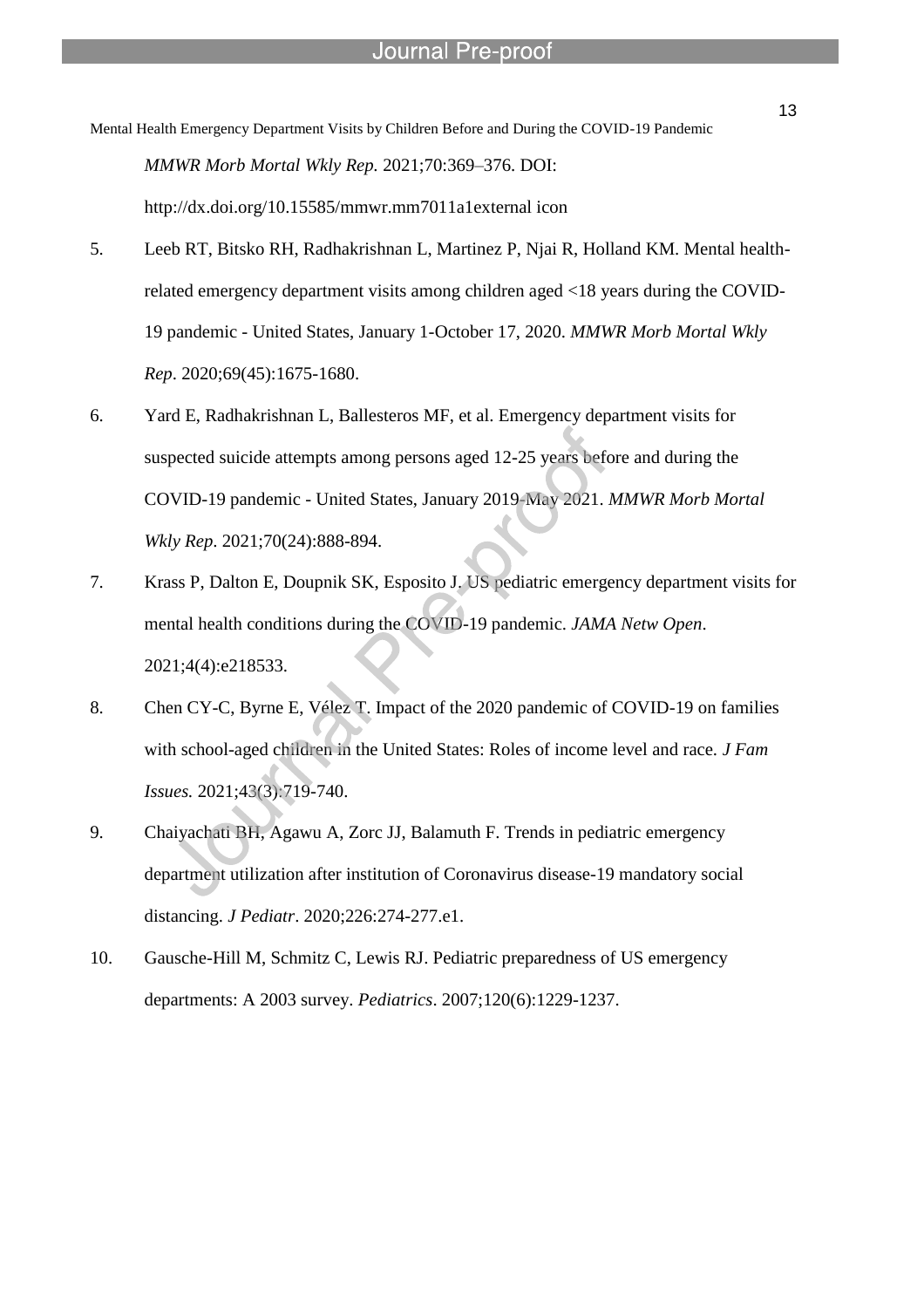Mental Health Emergency Department Visits by Children Before and During the COVID-19 Pandemic

l

- 11. Marshall R, Ribbers A, Sheridan D, Johnson KP. Mental Health Diagnoses and Seasonal Trends at a Pediatric Emergency Department and Hospital, 2015-2019. *Hosp Pediatr*. 2021;11(3):199-206.
- 12. Zima BT, Gay JC, Rodean J, et al. Classification system for international classification of diseases, ninth revision, clinical modification and tenth revision pediatric mental health disorders. *JAMA Pediatr*. 2020;174(6):620-622.
- 13. Bardach NS, Coker TR, Zima BT, et al. Common and costly hospitalizations for pediatric mental health disorders. *Pediatrics*. 2014;133(4):602-609.
- 14. Cutler GJ, Rodean J, Zima BT, et al. Trends in pediatric emergency department visits for mental health conditions and disposition by presence of a psychiatric unit. *Acad Pediatr*. 2019;19(8):948-955.
- 15. World Health Organization. WHO director-general's opening remarks at the media briefing on COVID-19 March 2020. https://www.who.int/dg/speeches/detail/whodirector-general-s-opening-remarks-at-the-media-briefing-on-covid-19---11-march-2020; 2020 Accessed 16 August 2020.
- 16. Noelke C, McArdle N, Baek M, et al. Child Opportunity Index 2.0 Technical Documentation. https://www.diversitydatakids.org/sites/default/files/2020- 02/ddk\_coi2.0\_technical\_documentation\_20200212.pdf; 2020 Accessed 3 March 2022.
- 17. Leff RA, Setzer E, Cicero MX, Auerbach M. Changes in pediatric emergency department visits for mental health during the COVID-19 pandemic: A cross-sectional study. *Clin Child Psychol Psychiatry*. 2021;26(1):33-38.
- 18. Remick K, Gausche-Hill M, Joseph MM, et al. Pediatric readiness in the emergency department. *Ann Emerg Med*. 2018;72(6):e123-e136.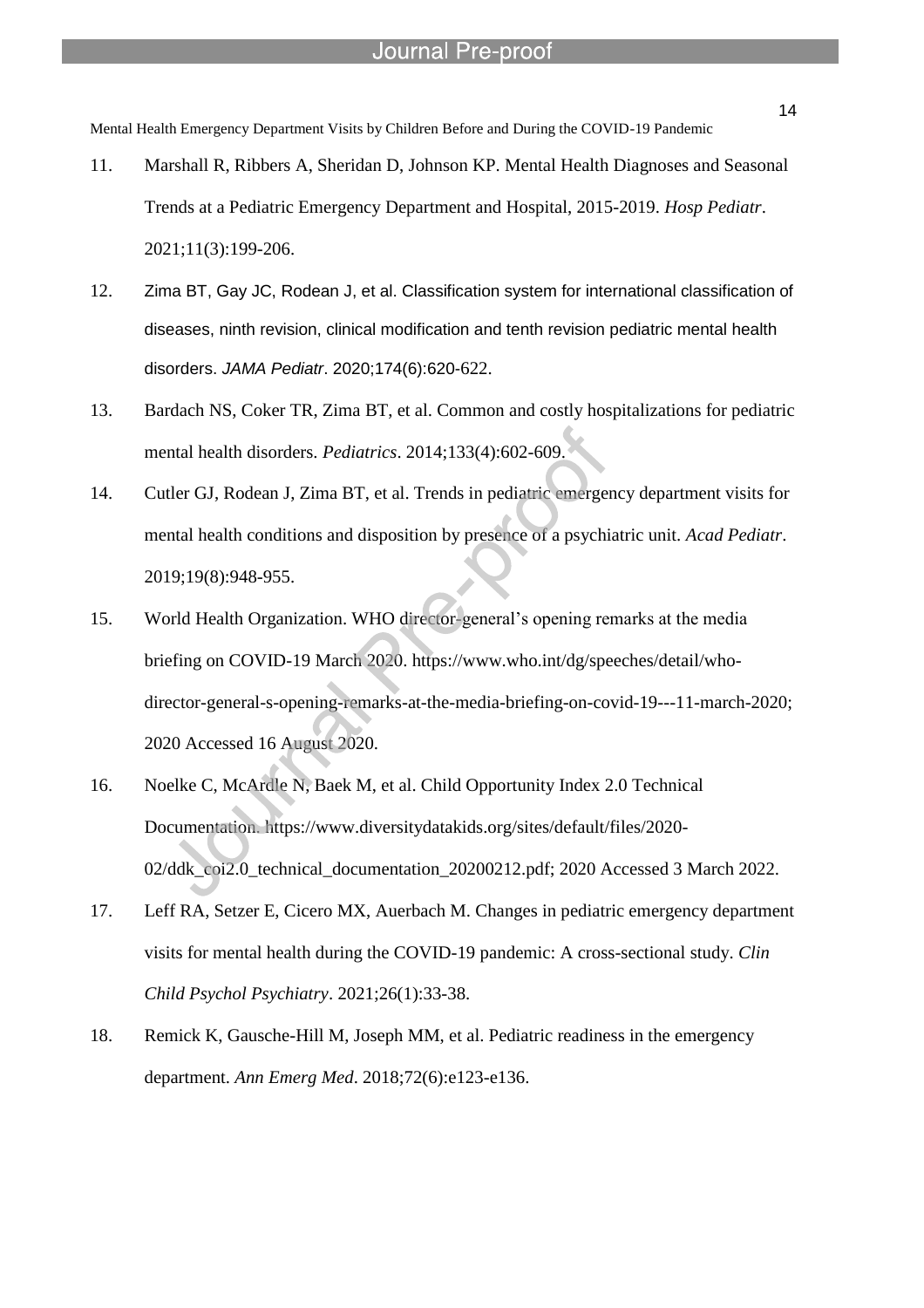Mental Health Emergency Department Visits by Children Before and During the COVID-19 Pandemic

l

- 19. AAP, AACAP, CHA declare national emergency in children's mental health. https://www.aappublications.org/news/2021/10/19/children-mental-health-nationalemergency-101921; 2021 Accessed 23 October 2021.
- 20. Cree RA, So M, Franks J, et al. Characteristics associated with presence of pediatric mental health care policies in emergency departments. *Pediatr Emerg Care*. 2019; Published Ahead of Print.
- 21. U.S. Department of Health and Human Services, Health Resources and Services Administration, Maternal and Child Health Bureau. Critical crossroads pediatric mental health care in the emergency department: A care pathway resource toolkit. Rockville, Maryland: U.S. Department of Health and Human Services (2019).
- 22. Hoffmann JA, Duffy SJ. Supporting youth mental health during the COVID-19 pandemic. *Acad Emerg Med*. Published online 2021.
- 23. Cunningham NR, Ely SL, Barber Garcia BN, Bowden J. Addressing pediatric mental health using telehealth during Coronavirus disease-2019 and beyond: A narrative review. *Acad Pediatr*. 2021;*21*(7):1108–1117.
- 24. Duong MT, Bruns EJ, Lee K, et al. Rates of mental health service utilization by children and adolescents in schools and other common service settings: A systematic review and meta-analysis. *Adm Policy Ment Health*. 2021;48(3):420-439.

 $<$ /BIBL $>$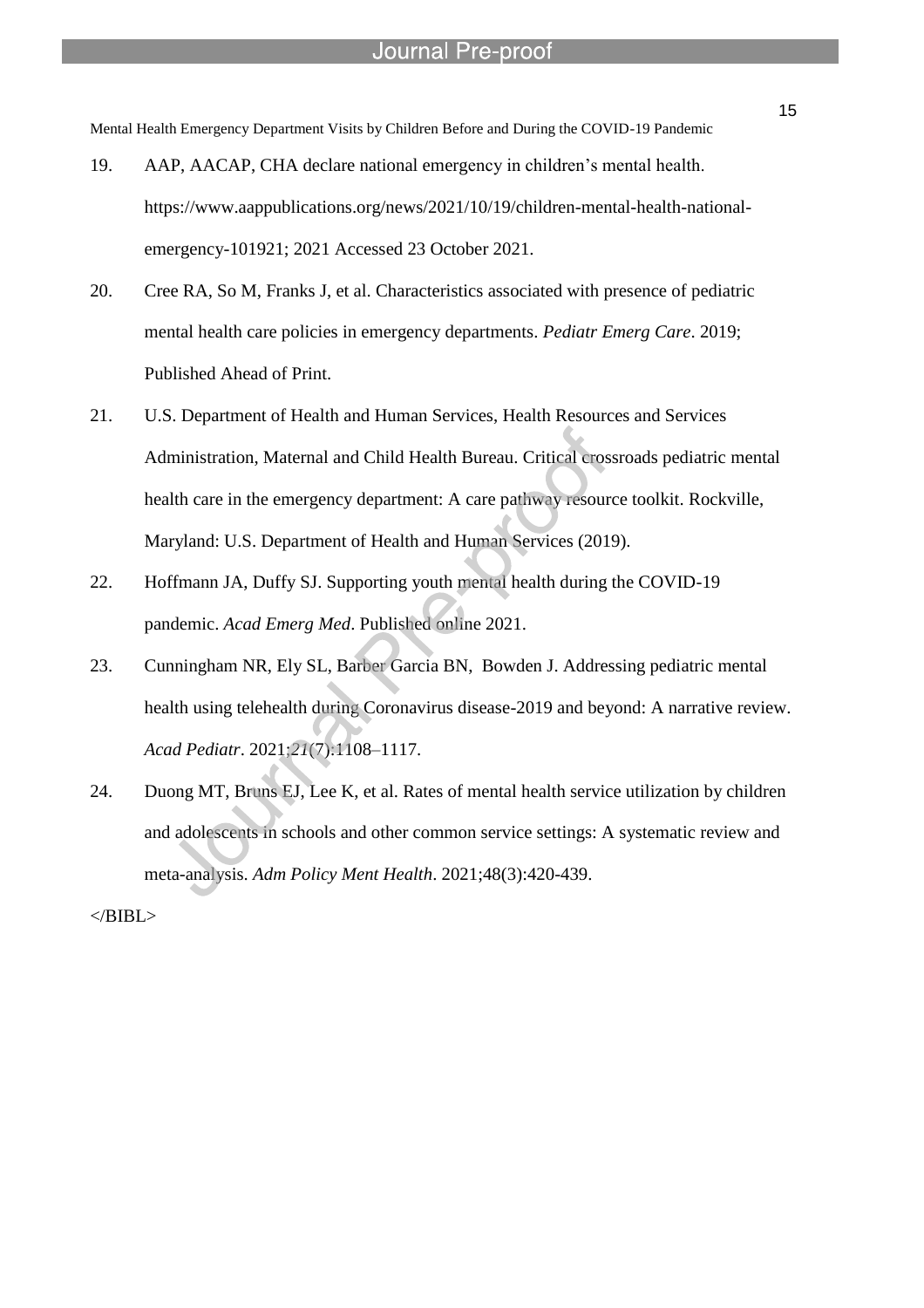l

# Conditions, Before and During the COVID-19 Pandemic

| <b>ED Visit Characteristic</b> | <b>Total ED</b> | <b>ED Visits</b>  | <b>ED Visits During</b> | Pandemic-Pre-               |
|--------------------------------|-----------------|-------------------|-------------------------|-----------------------------|
|                                | <b>Visits</b>   | Pre-Pandemic,     | the Pandemic            | <b>Pandemic Risk</b>        |
|                                | $(N = 8127)^1$  | Mar 2018-Feb 2020 | <b>Mar 2020-Feb</b>     | Difference (95% CI)         |
|                                |                 | $(N = 5278)^1$    | 2021, $(N = 2849)^1$    |                             |
| Sex                            |                 |                   |                         |                             |
| Female                         | 4,754 (58.5%)   | 3,048 (57.7%)     | 1,706 (59.9%)           | $2.15(-0.09, 4.39)$         |
| Male                           | 3,372 (41.5%)   | 2,230 (42.3%)     | $1,142(40.1\%)$         | $-2.15$ $(-4.39, 0.09)$     |
| Age Group                      |                 |                   |                         |                             |
| 5-8 years                      | 399 (4.9%)      | 255 (4.8%)        | $144(5.1\%)$            | $0.22(-0.77, 1.21)$         |
| 9-12 years                     | 1,577 (19.4%)   | 1,027(19.5%)      | 550 (19.3%)             | $-0.15$ $(-1.95, 1.65)$     |
| $13-15$ years                  | 3,445 (42.4%)   | $2,209(41.9\%)$   | 1,236 (43.4%)           | $1.53(-0.72, 3.79)$         |
| 16-17 years                    | 2,706 (33.3%)   | 1,787 (33.9%)     | 919 (32.3%)             | $-1.60$ $(-3.74, 0.54)$     |
| Race/Ethnicity                 |                 |                   |                         |                             |
| Asian, Not-                    |                 |                   |                         |                             |
| Hispanic/Latino                | 258 (3.2%)      | $176(3.3\%)$      | 82 (2.9%)               | $-0.46$ $(-1.24, 0.33)$     |
| Black, Not-                    |                 |                   |                         |                             |
| Hispanic/Latino                | $1,069(13.2\%)$ | 716 (13.6%)       | 353 (12.4%)             | $-1.18$ $(-2.7, 0.35)$      |
| White, Hispanic/Latino         | 883 (10.9%)     | 621 (11.8%)       | 262 (9.2%)              | $-2.57(-3.94, -1.20)$       |
| White, Not-                    |                 |                   |                         |                             |
| Hispanic/Latino                | 4,413 (54.3%)   | 2,834 (53.7%)     | 1,579 (55.4%)           | $1.73(-0.54, 4.0)$          |
| Other Race,                    |                 |                   |                         |                             |
| Hispanic/Latino                | $1,138(14.0\%)$ | 720 (13.6%)       | 418 (14.7%)             | $1.03$ ( $-0.57$ , 2.63)    |
| Other /Unknown                 | 366 (4.5%)      | 211 (4.0%)        | 155 (5.4%)              | 1.44(0.46, 2.43)            |
| Preferred Language             |                 |                   |                         |                             |
| English                        | 7,544 (92.8%)   | 4,898 (92.8%)     | 2,646 (92.9%)           | $0.07$ ( $-1.10$ , $1.25$ ) |
| Spanish                        | 535 (6.6%)      | 349 (6.6%)        | 186 (6.5%)              | $-0.08$ $(-1.21, 1.04)$     |
| Other                          | 48 (0.6%)       | $31(0.6\%)$       | $17(0.6\%)$             | $0.01$ ( $-0.34$ , $0.36$ ) |
| Insurance                      |                 |                   |                         |                             |
| Private                        | 4,538 (55.8%)   | 2,976 (56.4%)     | 1,562 (54.8%)           | $-1.56$ $(-3.82, 0.71)$     |
| Public                         | 3,488 (42.9%)   | 2,238 (42.4%)     | 1,250 (43.9%)           | $1.47(-0.79, 3.73)$         |
| Other/Uninsured                | $101(1.2\%)$    | 64 (1.2%)         | $37(1.3\%)$             | $0.09$ ( $-0.42$ , $0.60$ ) |
| Child Opportunity Index        |                 |                   |                         |                             |
| Very Low                       | 824 (10.5%)     | 574 (11.3%)       | 250 (9.0%)              | $-2.25(-3.63,-0.88)$        |
| Low                            | $1,258(16.0\%)$ | 834 (16.4%)       | 424 (15.3%)             | $-1.08$ $(-2.76, 0.60)$     |
| Moderate                       | $1,584(20.1\%)$ | 960 (18.8%)       | 624 (22.5%)             | 3.66 (1.77, 5.54)           |
| High                           | 1,978 (25.1%)   | 1,221 (24.0%)     | 757 (27.3%)             | 3.33(1.30, 5.36)            |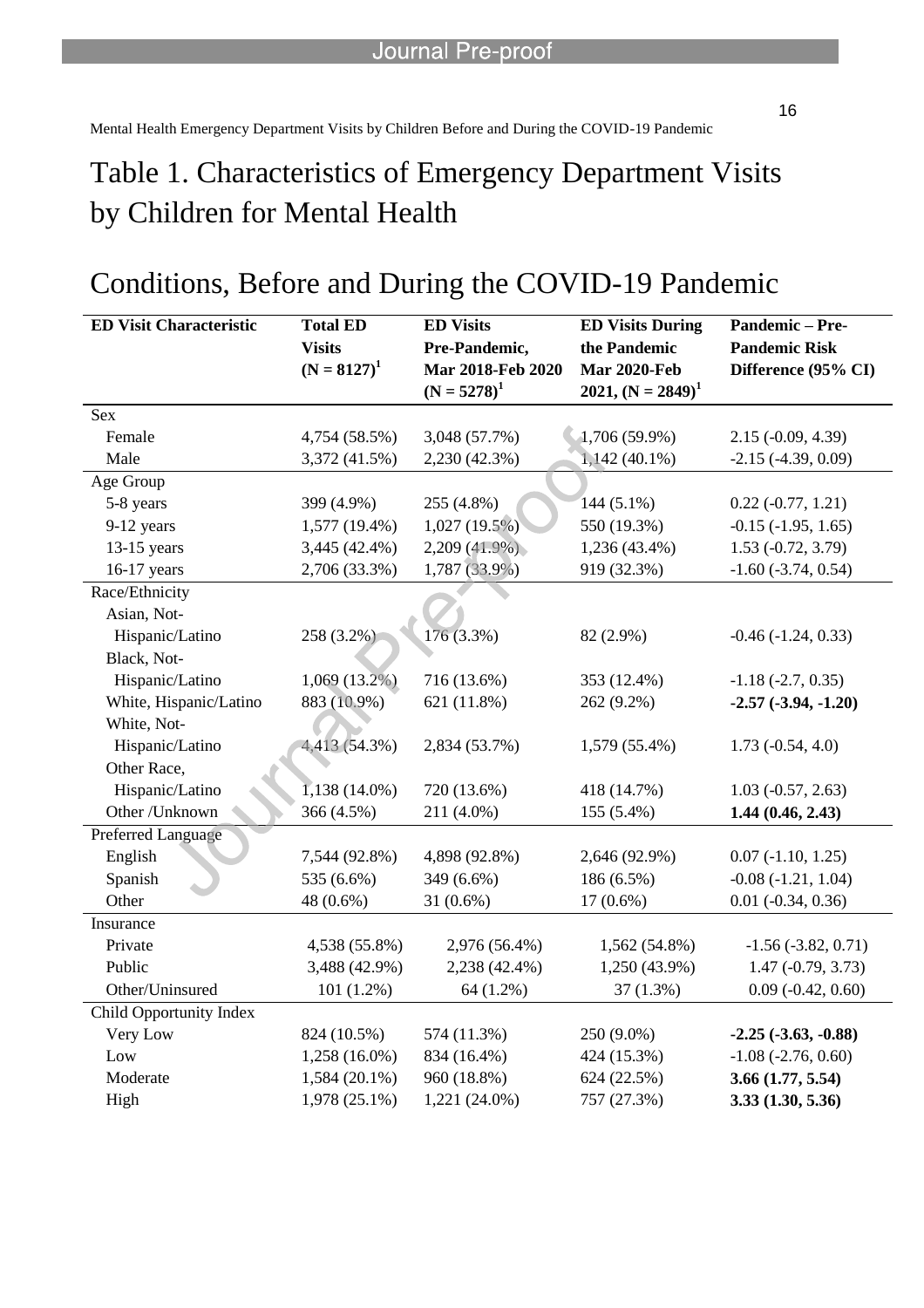| ٦<br>۰. |  |
|---------|--|
|         |  |

| <b>ED Visit Characteristic</b>   | <b>Total ED</b><br><b>Visits</b><br>$(N = 8127)^1$ | <b>ED Visits</b><br>Pre-Pandemic,<br>Mar 2018-Feb 2020<br>$(N = 5278)^1$ | <b>ED Visits During</b><br>the Pandemic<br><b>Mar 2020-Feb</b><br>2021, $(N = 2849)^1$ | Pandemic-Pre-<br><b>Pandemic Risk</b><br>Difference (95% CI) |
|----------------------------------|----------------------------------------------------|--------------------------------------------------------------------------|----------------------------------------------------------------------------------------|--------------------------------------------------------------|
| Very High                        | 2,226 (28.3%)                                      | $1,507(29.6\%)$                                                          | 719 (25.9%)                                                                            | $-3.65(-5.71,-1.60)$                                         |
| Mental Health Group              |                                                    |                                                                          |                                                                                        |                                                              |
| Accidental or                    |                                                    |                                                                          |                                                                                        |                                                              |
| Undetermined                     |                                                    |                                                                          |                                                                                        |                                                              |
| Poisoning                        | $32(0.4\%)$                                        | $17(0.3\%)$                                                              | $15(0.5\%)$                                                                            | $0.20$ ( $-0.10$ , $0.51$ )                                  |
| <b>Anxiety Disorders</b>         | $1,228(15.1\%)$                                    | 856 (16.2%)                                                              | 372 (13.1%)                                                                            | $-3.16(-4.75,-1.57)$                                         |
| <b>Bipolar and Related</b>       |                                                    |                                                                          |                                                                                        |                                                              |
| <b>Disorders</b>                 | 120(1.5%)                                          | 72 (1.4%)                                                                | 48 (1.7%)                                                                              | $0.32$ ( $-0.25$ , $0.89$ )                                  |
| <b>Depressive Disorders</b>      | 2,563 (31.5%)                                      | 1,734 (32.9%)                                                            | 829 (29.1%)                                                                            | $-3.76(-5.85,-1.66)$                                         |
| Disruptive, Impulse              |                                                    |                                                                          |                                                                                        |                                                              |
| <b>Control and Conduct</b>       | 451 (5.5%)                                         | 257 (4.9%)                                                               | 194 (6.8%)                                                                             | 1.94(0.85, 3.03)                                             |
| <b>Disorders</b>                 |                                                    |                                                                          |                                                                                        |                                                              |
| Mental Health                    |                                                    |                                                                          |                                                                                        |                                                              |
| Symptom                          | 592 (7.3%)                                         | 373 (7.1%)                                                               | 219 (7.7%)                                                                             | $0.62$ ( $-0.58$ , 1.82)                                     |
| Miscellaneous                    | 207(2.5%)                                          | 140 (2.7%)                                                               | 67 $(2.4\%)$                                                                           | $-0.30$ $(-1.01, 0.40)$                                      |
| Schizophrenia                    |                                                    |                                                                          |                                                                                        |                                                              |
| Spectrum and Other               | 133 (1.6%)                                         | 92 (1.7%)                                                                | 41 (1.4%)                                                                              | $-0.30$ $(-0.87, 0.26)$                                      |
| Psychotic Disorders              |                                                    |                                                                          |                                                                                        |                                                              |
| Substance-Related and            |                                                    |                                                                          |                                                                                        |                                                              |
| <b>Addictive Disorders</b>       | 500 (6.2%)                                         | 339 (6.4%)                                                               | 161(5.7%)                                                                              | $-0.77$ $(-1.85, 0.30)$                                      |
| Suicide or Self-Injury           | 1,849 (22.8%)                                      | $1,077(20.4\%)$                                                          | 772 (27.1%)                                                                            | 6.69(4.73, 8.65)                                             |
| Trauma and Stressor-             |                                                    |                                                                          |                                                                                        |                                                              |
| <b>Related Disorders</b>         | 346 (4.3%)                                         | 236 (4.5%)                                                               | 110 (3.9%)                                                                             | $-0.61$ $(-1.51, 0.29)$                                      |
| <b>Other Disorders</b>           |                                                    |                                                                          |                                                                                        |                                                              |
| (Dissociative,                   |                                                    |                                                                          |                                                                                        |                                                              |
| Obsessive-                       | 106 (1.3%)                                         | 85 (1.6%)                                                                | 21(0.7%)                                                                               | $-0.87(-1.34, -0.41)$                                        |
| Compulsive,                      |                                                    |                                                                          |                                                                                        |                                                              |
| Somatic, Sleep-                  |                                                    |                                                                          |                                                                                        |                                                              |
| Wake)                            |                                                    |                                                                          |                                                                                        |                                                              |
| <b>Prior Mental Health</b>       |                                                    |                                                                          |                                                                                        |                                                              |
| Diagnosis                        |                                                    |                                                                          |                                                                                        |                                                              |
| N <sub>o</sub>                   | 6,197(76.3%)                                       | 4,067 (77.1%)                                                            | 2,130 (74.8%)                                                                          | $-2.29(-4.25, -0.34)$                                        |
| Yes                              | 1,930 (23.7%)                                      | 1,211 (22.9%)                                                            | 719 (25.2%)                                                                            | 2.29(0.34, 4.25)                                             |
| <b>Behavioral Health Consult</b> |                                                    |                                                                          |                                                                                        |                                                              |
| N <sub>o</sub>                   | $3,337(41.1\%)$                                    | 2,236 (42.4%)                                                            | $1,101(38.6\%)$                                                                        | $-3.72(-5.95,-1.49)$                                         |
| Yes                              | 4,790 (58.9%)                                      | 3,042 (57.6%)                                                            | 1,748 (61.4%)                                                                          | 3.72(1.49, 5.95)                                             |
| Hospital Type                    |                                                    |                                                                          |                                                                                        |                                                              |
| <b>Community Hospital</b>        | 5,073 (62.4%)                                      | 3,193 (60.5%)                                                            | 1,880 (66.0%)                                                                          | 5.49(3.31, 7.67)                                             |
| Academic Medical                 | 132 (1.6%)                                         | $105(2.0\%)$                                                             | 27 (0.9%)                                                                              | $-1.04$ $(-1.56, -0.52)$                                     |
| Children's Hospital              | 2,922 (36.0%)                                      | 1,980 (37.5%)                                                            | 942 (33.1%)                                                                            | $-4.45(-6.62,-2.28)$                                         |

l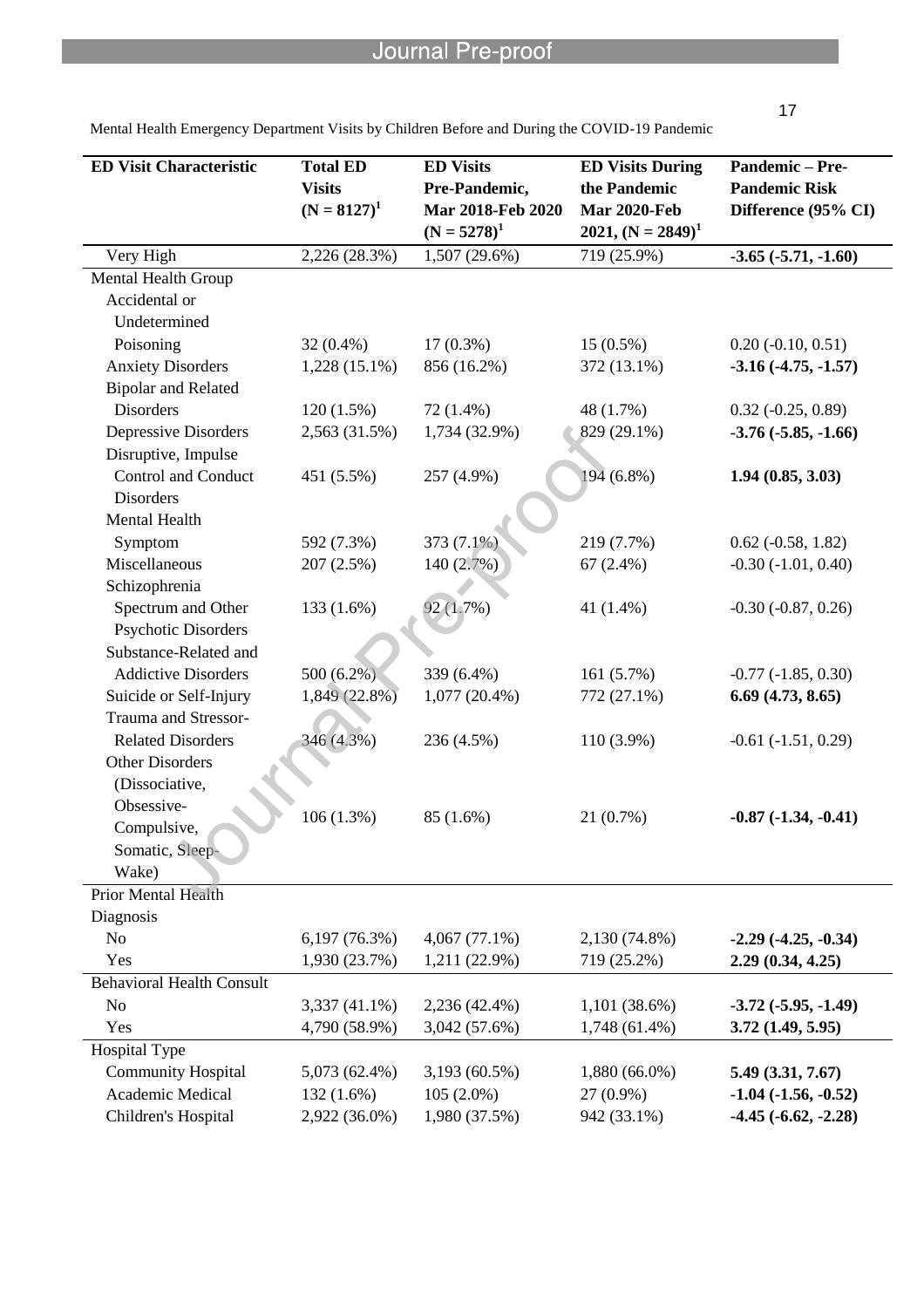| <b>ED Visit Characteristic</b>                                | <b>Total ED</b><br><b>Visits</b><br>$(N = 8127)^1$ | <b>ED Visits</b><br>Pre-Pandemic,<br>Mar 2018-Feb 2020<br>$(N = 5278)^{1}$ | <b>ED Visits During</b><br>the Pandemic<br><b>Mar 2020-Feb</b><br>2021, $(N = 2849)^1$ | <b>Pandemic – Pre-</b><br><b>Pandemic Risk</b><br>Difference (95% CI) |
|---------------------------------------------------------------|----------------------------------------------------|----------------------------------------------------------------------------|----------------------------------------------------------------------------------------|-----------------------------------------------------------------------|
| Disposition from ED                                           |                                                    |                                                                            |                                                                                        |                                                                       |
| Home                                                          | 4,568 (57.8%)                                      | 3,061 (59.8%)                                                              | $1,507(54.0\%)$                                                                        | $-5.81 (-8.10, -3.53)$                                                |
| Psychiatric Admission                                         | 2,843 (35.9%)                                      | 1,813 (35.4%)                                                              | $1,030(36.9\%)$                                                                        | $1.48(-0.74, 3.70)$                                                   |
| Medical Admission                                             | 490 (6.2%)                                         | 239 (4.7%)                                                                 | 251 (9.0%)                                                                             | 4.32(3.11, 5.53)                                                      |
| General Medical Unit                                          | 388 (4.8%)                                         | 178 (3.4%)                                                                 | 210 (7.4%)                                                                             | 4.05(2.95, 5.15)                                                      |
| Critical Care/<br>Intermediate Care Unit                      | 102(1.3%)                                          | $61(1.2\%)$                                                                | 41 (1.4%)                                                                              | $0.28(-0.26, 0.81)$                                                   |
| Other <sup>2</sup><br>$\sim$<br>$\sim$ $  -$<br>$\sim$ $\sim$ | $8(0.1\%)$                                         | $5(0.1\%)$                                                                 | $3(0.1\%)$                                                                             | $0.01$ ( $-0.14$ , $0.16$ )                                           |

l

 $\ln$  (%); proportions estimated based on non-missing data.

<sup>2</sup>Left Without Being Seen, Against Medical Advice, Deceased